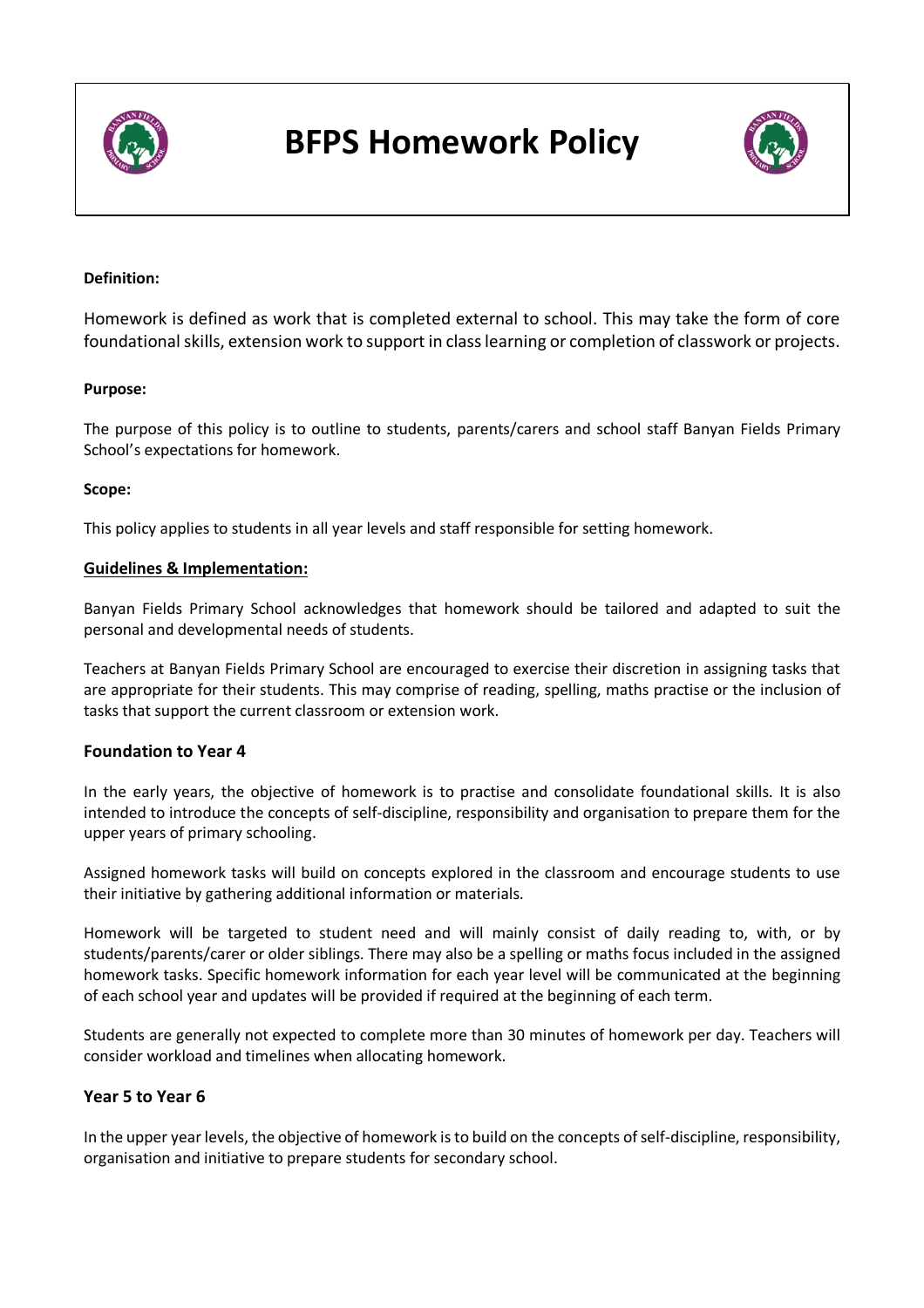Assigned homework tasks will include daily independent reading and may include extension assignments, class work, essays and research. Although student need will be a consideration when any homework task is assigned. Specific homework information for each year level will be communicated at the beginning of each school year and updates will be provided if required at the beginning of each term.

Students are generally not expected to spend more than 45 minutes per day on homework. Teachers will consider workload and timelines when allocating homework.

# **Shared expectations and responsibilities**

Homework is a shared responsibility between the school, teachers, students and their parents/carers. In order to get the most out of homework tasks, it is important that everyone understands their obligations and responsibilities.

Banyan Fields Primary School will support students by:

- fostering lifelong learning and connecting families with the learning of their children, as part of a comprehensive and balanced curriculum within Victorian schools
- ensuring the school's homework policy is relevant to the needs of students
- advising parents/carers of homework expectations at the beginning of the school year and providing them with a copy of the homework policy
- encouraging parents/carers of early primary school aged children to read to and with their children for enjoyment
- ensuring that upper primary students use homework diaries to provide a regular communication between parents and the school.

Teachers at Banyan Fields Primary School will:

- equip students with the skills to solve problems
- encourage real-life problem solving, logical thinking, creativity and imagination
- set varied, challenging and meaningful tasks related to class work to suit the students' learning needs
- give students enough time to complete homework, considering home obligations and extracurricular activities
- help students develop organisational and time-management skills
- ensure parents/carers are aware of the school's homework policy
- develop strategies within the school to support parents and carers becoming active partners in homework
- offer a wide range of opportunities for families to engage in with their children.

It is expected that students will take responsibility for their own learning by:

- being aware of the school's homework policy
- discussing with their parents/carers homework expectations
- accepting responsibility for the completion of homework tasks within set time frames
- following up on feedback given by teachers
- seeking assistance when difficulties arise
- organising their time to manage obligations external to the school environment

It is expected that parents/carers will support their children by:

- developing a positive and productive approach to homework
- ensuring there is a balance between the time spent on homework and recreational activities
- reading to them, talking with them and involving them in learning opportunities during everyday household routines and physical activity